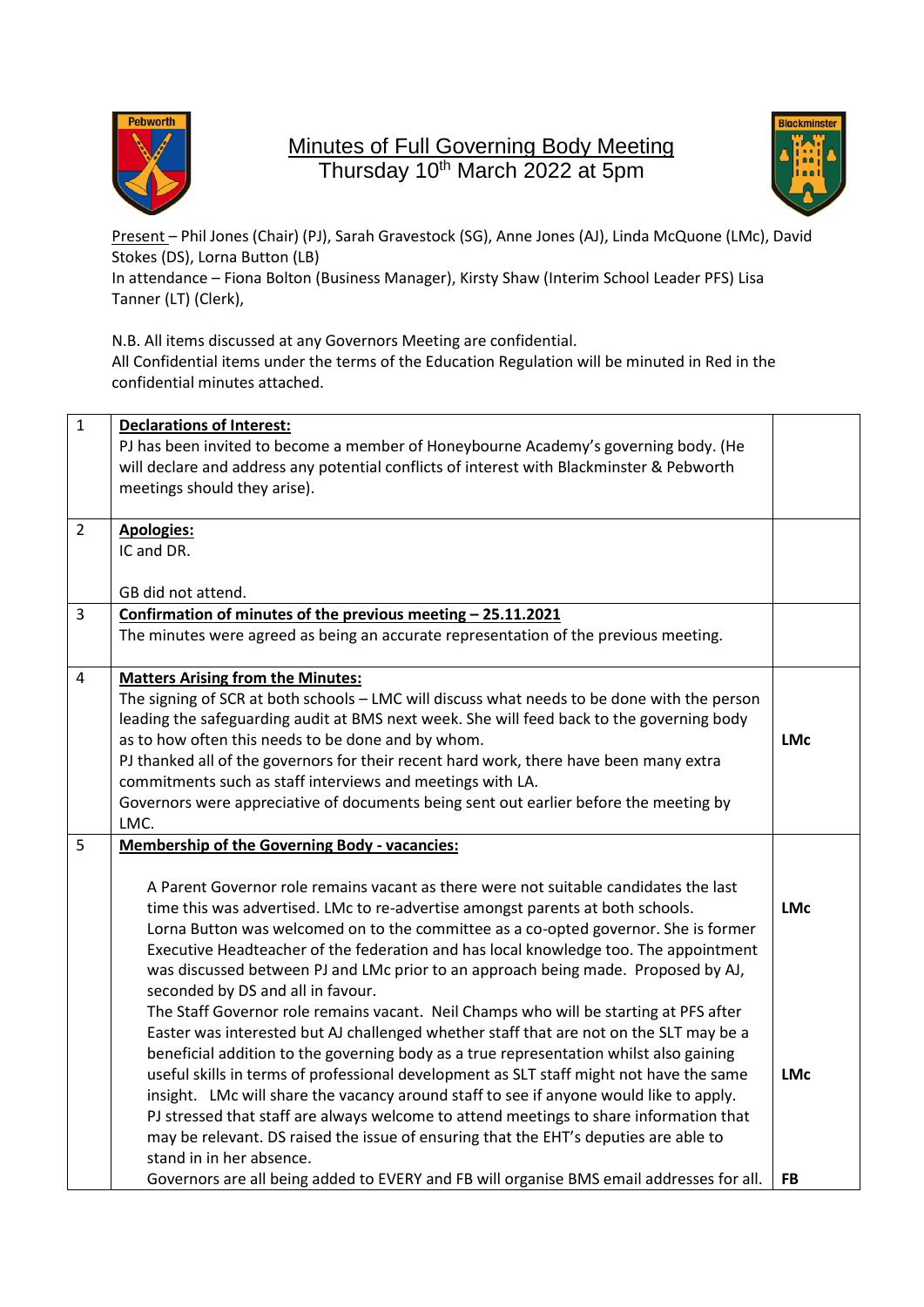| 6                       | <b>EHT Report:</b>                                                                                                                                                                         |            |  |
|-------------------------|--------------------------------------------------------------------------------------------------------------------------------------------------------------------------------------------|------------|--|
|                         | PJ questioned whether the new AHT for BMS will be SENDCO across the federation,                                                                                                            |            |  |
|                         | LMc replied that he will be and that he has been recruited based upon his                                                                                                                  |            |  |
|                         | experience in SEN. AJ challenged LMc regarding his qualifications in SEN and LMc                                                                                                           |            |  |
|                         | confirmed that the new appointee will be undertaking the recognised training.                                                                                                              |            |  |
|                         | PJ asked if governors had received a copy of the peer on peer review and LMc<br>$\bullet$                                                                                                  |            |  |
|                         | replied that this had gone out to Performance committee. DS raised his concerns                                                                                                            |            |  |
|                         | about the inconsistency in lessons and questioned how this was being addressed.                                                                                                            |            |  |
|                         | LMc explained that the Performance Committee have this in hand.                                                                                                                            |            |  |
|                         | PJ explained to all governors that a quality of education review found areas for<br>٠                                                                                                      |            |  |
|                         | improvement at PFS. Governors have established a Pebworth Action Group (PAG)                                                                                                               |            |  |
|                         | which will review progress and report back to the Performance Committee.                                                                                                                   | <b>LMc</b> |  |
|                         | PJ asked LMc whether the LA review of PFS will be circulated and LMc will be<br>$\bullet$<br>sending this out to governors.                                                                |            |  |
|                         | Attendance issues - PJ queried if the federation uses EWO support and LMc<br>$\bullet$                                                                                                     |            |  |
|                         | explained that BMS pays into the support scheme but PFS does not currently. The                                                                                                            |            |  |
|                         | PFS Office Manager has recently attended an LA training day regarding improving                                                                                                            |            |  |
|                         | attendance and will work alongside the School Leader and EHT to implement new                                                                                                              | <b>DR</b>  |  |
|                         | systems. DR is attendance governor and will monitor the situation across the                                                                                                               |            |  |
|                         | schools.                                                                                                                                                                                   |            |  |
|                         | AJ thanked KS and LMc for all of the work that went into the PAG documents and<br>said that they were very useful.                                                                         |            |  |
| $\overline{\mathbf{z}}$ |                                                                                                                                                                                            |            |  |
|                         | <b>Update on Key Performance Indicators:</b>                                                                                                                                               |            |  |
|                         | PJ enquired of KS what the priorities are in curriculum development at PFS. She explained<br>that the priority is developing a curriculum which will ensure children can reach ARE. Recent |            |  |
|                         | assessments have proved difficult as not enough of the curriculum has been covered, this is                                                                                                |            |  |
|                         | partly due to covid restrictions and partly the make-up of classes.                                                                                                                        |            |  |
|                         | AJ wondered if there was a larger gap in numeracy or literacy, KS responded that it is about                                                                                               |            |  |
|                         | the same.                                                                                                                                                                                  |            |  |
|                         | A 3-week plan has been implemented which is under constant review. There is a large focus<br>on phonics as it underpins everything else.                                                   |            |  |
|                         | PJ asked if the H&S audit had taken place yet at PFS. It has not as the school is waiting to                                                                                               |            |  |
|                         | hear from the LA about a new date.                                                                                                                                                         |            |  |
|                         | PJ enquired how the wider community are reacting to the changes at PFS. KS explained that                                                                                                  |            |  |
|                         | there has been some resistance to change and many people have felt unsettled so it is all                                                                                                  |            |  |
|                         | being very carefully managed. The priority is being placed on the children's education and                                                                                                 |            |  |
|                         | working with parents/carers to implement this. KS will be able to demonstrate the results of<br>changes via assessments at the end of term.                                                |            |  |
|                         | AJ questioned if school reports had gone out to parents/carers detailing the children's level                                                                                              |            |  |
|                         | of attainment. KS and LMc have looked at a new format for reports to ensure that parents                                                                                                   |            |  |
|                         | have the full picture.                                                                                                                                                                     |            |  |
|                         | At BMS SEN progress has been seen to improve. PJ challenged LMc regarding comparisons                                                                                                      |            |  |
|                         | with the national average. LMc was able to show on a table that BMS are achieving higher                                                                                                   |            |  |
|                         | than National average.                                                                                                                                                                     |            |  |
|                         | PJ asked what the priorities and challenges are for curriculum development at BMS. LMc                                                                                                     |            |  |
|                         | shared a new document devised by the SLT, explaining 'Intent' which works on engagement,                                                                                                   |            |  |
|                         | rather than compliance, with learners.                                                                                                                                                     |            |  |
|                         | PJ noted that there was some very pleasing reviews on Parent View.                                                                                                                         |            |  |
|                         | A questionnaire will be sent out to PFS parents to seek their opinions and feedback.                                                                                                       | <b>LMc</b> |  |
|                         |                                                                                                                                                                                            | KS         |  |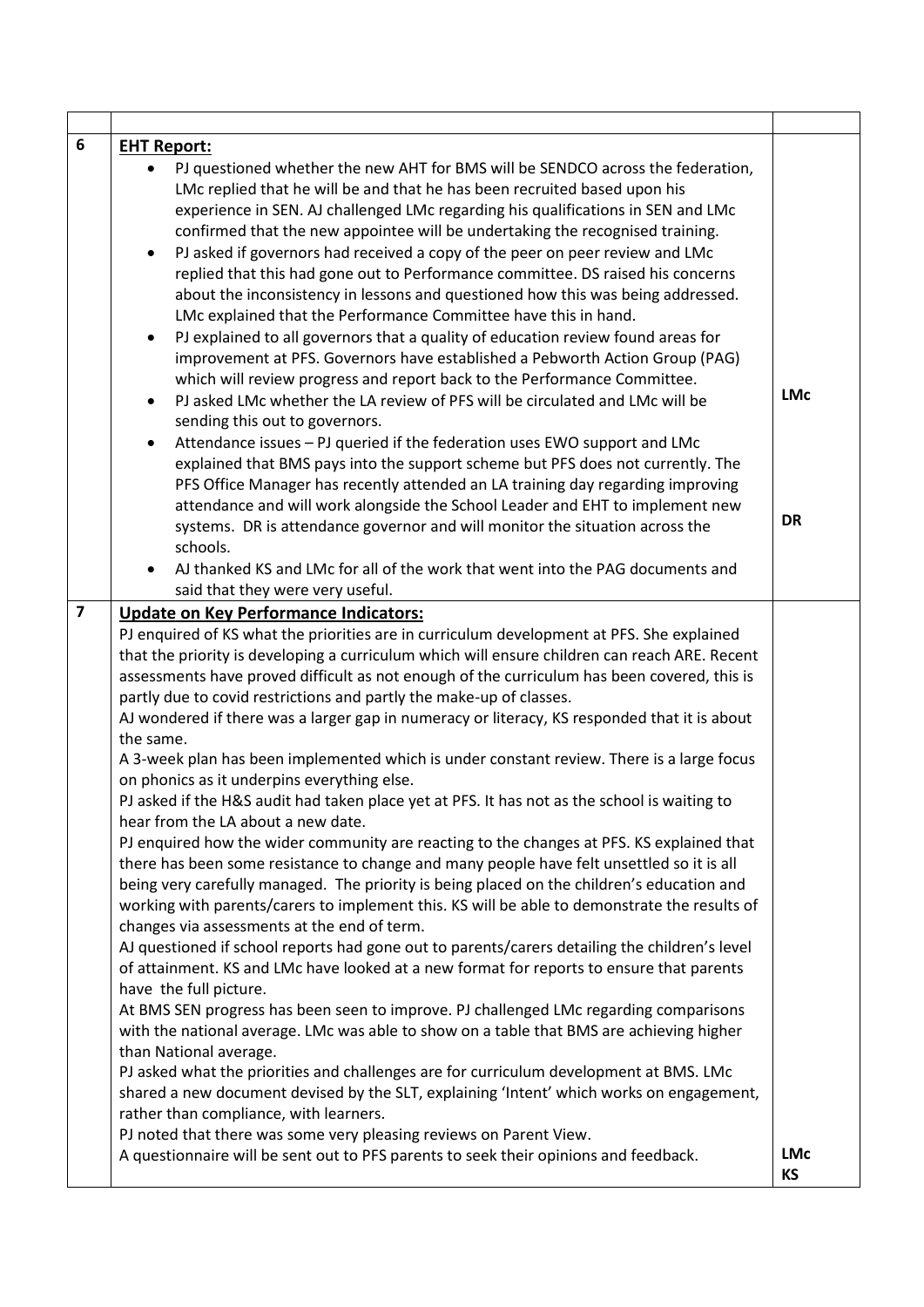| 8  | <b>Staffing and Performance management update:</b>                                                                                                  |            |  |  |
|----|-----------------------------------------------------------------------------------------------------------------------------------------------------|------------|--|--|
|    | This was reported at the recent Performance Committee meeting.<br>$\bullet$                                                                         |            |  |  |
|    | One member of staff requesting flexible working. SLT are following due process<br>$\bullet$                                                         |            |  |  |
|    | whilst keeping the school's wellbeing as a priority.                                                                                                |            |  |  |
| 9  | <b>Health and Safety and Safeguarding update:</b>                                                                                                   |            |  |  |
|    | Two reportable incidents at PFS. Appropriate procedures had been followed in both<br>٠<br>situations. LA impressed with the level of investigation. |            |  |  |
|    | Safeguarding – safeguarding audit taking place at BMS on 16 <sup>th</sup> March. New AHT is an<br>$\bullet$                                         |            |  |  |
|    | experienced DSL.                                                                                                                                    |            |  |  |
|    | PFS: New School Leader and the Office Manager undertaking DSL training next term.                                                                   |            |  |  |
|    | AJ queried what liaison there is between police and schools when it comes to County<br>٠                                                            |            |  |  |
|    | Lines? LMc reported that posters had been sent out to schools recently and there                                                                    |            |  |  |
|    | are updates that come in via email.                                                                                                                 |            |  |  |
| 10 | <b>Update on Federation Development Plan:</b>                                                                                                       |            |  |  |
|    | PFS - governors happy with the clear, new format.<br>$\bullet$                                                                                      |            |  |  |
|    | PJ challenged LMc that a lot of points in the impact column could instead be<br>٠                                                                   |            |  |  |
|    | 'actions'. DS suggested an extra column. LMc said that she was planning on                                                                          |            |  |  |
|    | formulating a new format based on the PFS one - PJ and LMc to work on this.                                                                         | PJ         |  |  |
|    |                                                                                                                                                     | <b>LMc</b> |  |  |
|    |                                                                                                                                                     |            |  |  |
|    |                                                                                                                                                     |            |  |  |
| 11 | <b>Reports from Sub-Committees:</b>                                                                                                                 |            |  |  |
|    |                                                                                                                                                     |            |  |  |
|    | Minutes were completed by FB who stood in for LT, these will be circulated in the                                                                   |            |  |  |
|    | next few days.                                                                                                                                      |            |  |  |
|    | Budget - IB is working alongside FB and the initial budget has been put forward.<br>$\bullet$                                                       |            |  |  |
|    | BMS student numbers are up which looks encouraging. A short FGB needs to be                                                                         |            |  |  |
|    | organised for budget approval $-7th$ April at 5pm AJ questioned whether this could                                                                  |            |  |  |
|    | be remote to allow more people to attend but it needs to be in person.                                                                              |            |  |  |
|    |                                                                                                                                                     |            |  |  |
|    | <b>Governor visits and monitoring:</b>                                                                                                              |            |  |  |
|    | PJ stressed the importance of in-person visits by governors rather than reliance on                                                                 |            |  |  |
|    | school leader reports and said that it is important that staff see governors. He has                                                                |            |  |  |
| 12 | devised a monitoring overview based on good practise from DfE and National                                                                          |            |  |  |
|    | Governors Association information. SG proposed the document, AJ seconded and all                                                                    |            |  |  |
|    | in favour so the document has been adopted by the governing body as of this date.                                                                   |            |  |  |
|    | New forms have been developed for learning walks and monitoring visits.                                                                             |            |  |  |
|    | The LA has offered two training sessions, for free, to governors.                                                                                   |            |  |  |
|    | A governor visit week has been planned for next term. LMc remains happy for                                                                         |            |  |  |
|    | governors to call up and book visits at any time outside of this week should they<br>wish to.                                                       |            |  |  |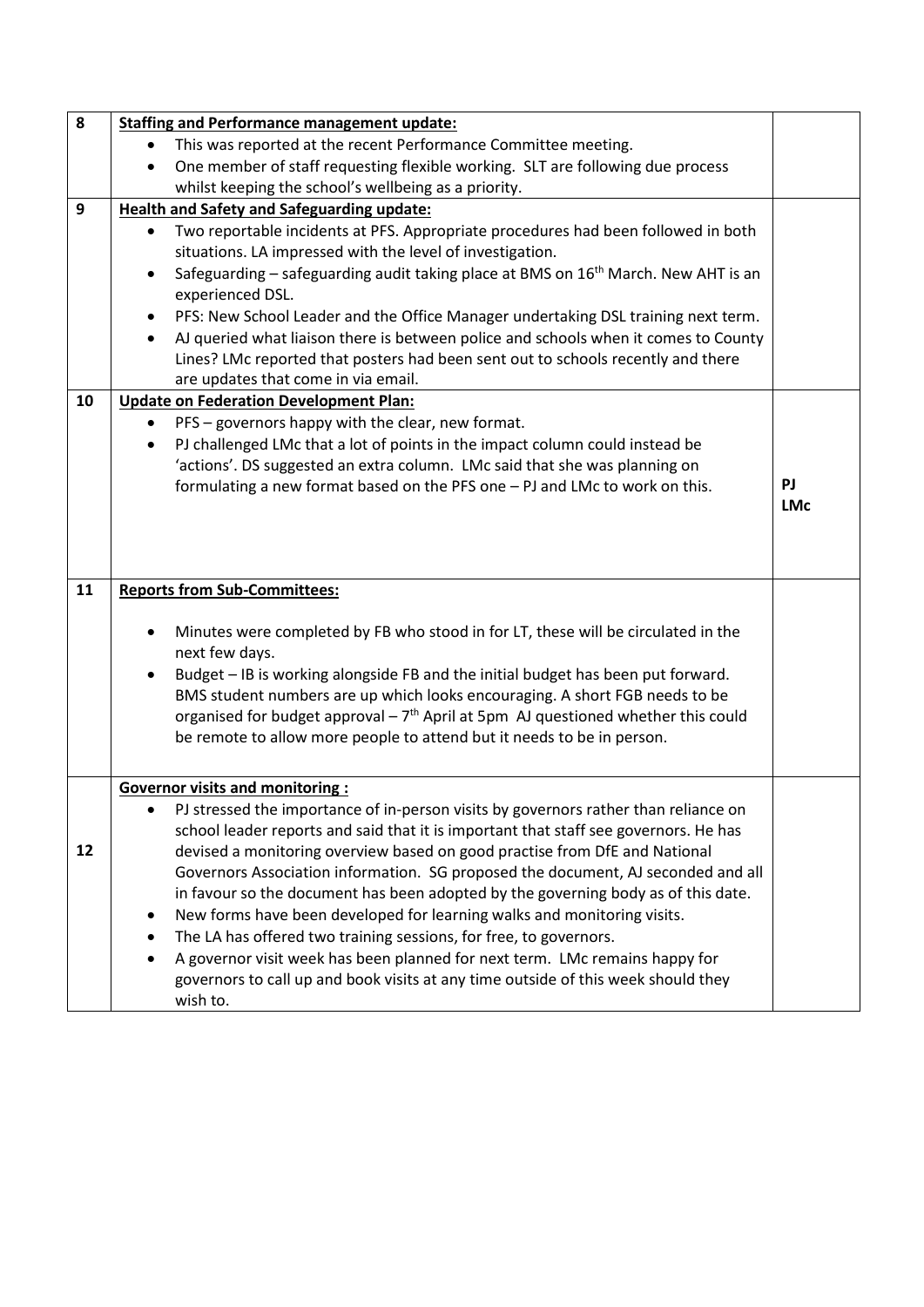| 13 | <b>Governor Training:</b>                                                                                                                                                                                                                                                                              |            |  |
|----|--------------------------------------------------------------------------------------------------------------------------------------------------------------------------------------------------------------------------------------------------------------------------------------------------------|------------|--|
|    | As above                                                                                                                                                                                                                                                                                               |            |  |
|    | Governor Services have offered to provide some free training based around effective<br>monitoring. They have proposed the following dates:                                                                                                                                                             |            |  |
|    | Session 1 Effective Governance for Effective Monitoring 21st June 6-8pm Virtual or Face to<br>Face                                                                                                                                                                                                     |            |  |
|    | Session 2 Planning and Effective Monitoring Visit, 5th or 6th July 6-8pm Virtual or Face to<br>Face                                                                                                                                                                                                    |            |  |
|    | The Governors discussed the measures and procedures they currently have in place<br>and requested that Phil make contact with Carole Gregory thanking her for her offer and to<br>seek clarification regarding the content of the training. There was a wish to condense the<br>two sessions into one. | PJ         |  |
|    | Hopefully someone from the LA will be available to attend and explain the benefits<br>of remaining a maintained school in near future.                                                                                                                                                                 |            |  |
| 14 | <b>Review and Agree Annual Work Plans:</b>                                                                                                                                                                                                                                                             |            |  |
|    | PJ has circulated a document which is a guide for governors agendas and details the calender<br>of commitments.<br>This was adopted by the governing body.                                                                                                                                             |            |  |
| 15 | <b>Policies:</b><br>Outstanding policies had been reviewed by SG and LMc. All approved by governing                                                                                                                                                                                                    |            |  |
|    | body.                                                                                                                                                                                                                                                                                                  | <b>KS</b>  |  |
|    | Intimate care policy to be reviewed by KS. SG has identified points that need change.<br>$\bullet$<br>SG reminded LMc that all policies should have the new front page that was agreed<br>$\bullet$                                                                                                    |            |  |
|    | by governors at a previous meeting. Some still need to be updated. LMc to ask BMS<br>admin to organise this.                                                                                                                                                                                           | <b>LMc</b> |  |
|    |                                                                                                                                                                                                                                                                                                        |            |  |
| 16 | <b>Confidential minutes:</b><br>Attached.                                                                                                                                                                                                                                                              |            |  |
|    |                                                                                                                                                                                                                                                                                                        |            |  |
|    |                                                                                                                                                                                                                                                                                                        |            |  |
|    |                                                                                                                                                                                                                                                                                                        |            |  |
|    |                                                                                                                                                                                                                                                                                                        |            |  |
|    |                                                                                                                                                                                                                                                                                                        |            |  |